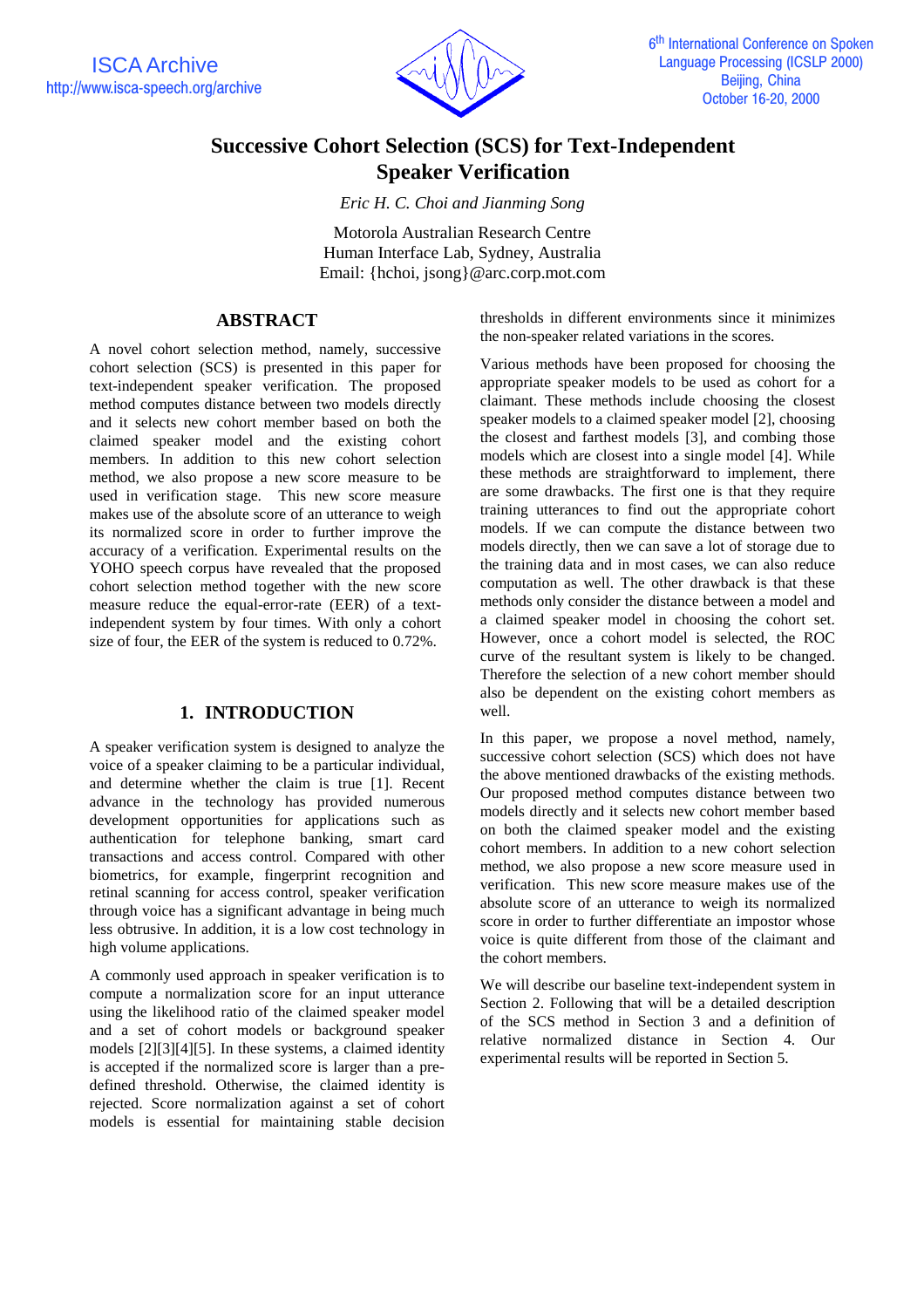#### **2. BASELINE SYSTEM**

Our baseline system was developed for text-independent applications with its underlying modeling technology being based on variance weighted vector quantization (VQ) [6]. A speaker's voice is represented by a model

$$
\lambda_i = {\mu_{ij}, \Sigma_i}; \qquad j \le N_{cb} \tag{1}
$$

where  $\mu_{ij}$  is the *j*-th codeword of speaker *i*,  $\Sigma_i$  is the corresponding global diagonal covariance matrix and *Ncb* is the VQ codebook size. Verification of an input utterance  $X = [x_1, ..., x_T]$  for speaker *i* is based on a normalized distance  $d_n(X|\lambda_i)$ , which is defined as:

$$
d_n(X \mid \lambda_i) = d(X \mid \lambda_i) - d_c(X \mid \lambda_c); \tag{2}
$$

$$
d_C(X \mid \lambda_C) = F_{SV} \ (d(X \mid \lambda_j)); \tag{3}
$$

$$
d(X | \lambda_i) = \frac{1}{T} \sum_{t=1}^{T} \min_{j} \{ d_{wg}(x_t, \mu_{ij}, \Sigma_i) \}
$$
 (4)

where *Fsv* is a statistical function (e.g. minimum), *Cset* represents the members of the cohort set and  $d_{wg}$ . is the variance weighted Euclidean distance between two vectors [7]. The utterance is accepted if  $d_n(.)$  is less than a pre-defined threshold  $\tau_i$ . Otherwise, the utterance is rejected. A block diagram of the baseline system is shown in Figure 1.



Figure 1: Speaker verification system block diagram

### **3. SUCCESSIVE COHORT SELECTION**

Commonly used cohort selection methods choose speaker models which have the smallest distances from a claimed speaker model as the cohort set, without considering the effect of existing cohort members. However, it is observed that the inclusion of a new model into a cohort set can change the ROC curve of the resultant system. That is, it changes both the distribution of the false acceptance rate for impostors and that of the false rejection rate for the legitimate speaker. Therefore the model thus chosen is optimized respective to the original system only. It is clear that a model chosen by this kind of selection methods is not optimized with respect to the change in characteristics of the system, which occurs due to the inclusion of cohort models into the system. To account for the interactions among cohort members and a claimed speaker in computing the normalized distance for verification, we have proposed a novel successive cohort selection (SCS) method. Moreover, in contrast to the ordinary methods which utilize training utterances to select a cohort set, the SCS method proposed here selects cohort models directly from a set of available speaker models. It thus requires less computation and storage to find out the cohort set. In our SCS method, the distance  $(D_{ii})$  between two speaker models  $\lambda_i$ ,  $\lambda_j$  is defined as:

$$
D_{ij} = \sum_{k=1}^{N_{cb}} \min_{l} (dist(\mu_{il}, \mu_{jk}))
$$
 (5)

$$
dist(x, y) = \left[\sum_{l=1}^{L} \frac{(x_l - y_l)^2}{\sigma_{xl}^2 + \sigma_{yl}^2}\right]^{1/2}
$$
(6)

where  $N_{cb}$  is the codebook size,  $\mu_{jk}$  is the *k*-th codeword of  $\lambda_i$ ,  $x_l$  and  $y_l$  are the *l*-th components of the respective vectors *x* and *y*,  $\sigma_{xl}^2$  and  $\sigma_{yl}^2$  are the *l*-th diagonal elements of the respective global covariance matrices and *L* is the vector size. The idea here is to compare two models by considering how far their individual codewords are separated. Note that  $D_{ij}$  is asymmetric, that is,  $D_{ii}$  is not necessarily equal to  $D_{ii}$ .

To select *M* cohort members for a speaker *k*, i.e.  $coh<sup>k</sup>(m)$ ,  $m = 1, ..., M$ , the SCS can be formulated as follows:

$$
cohk(1) = \underset{j}{\arg\min} \{D_{kj}\}; \qquad k \neq j; \tag{7}
$$

$$
\operatorname{coh}^{k}(m) = \underset{i}{\operatorname{arg\,min}} \{ D_{ki} - F_{cs} \quad (D_{ji}) \};
$$

$$
i \neq j, k; \quad m \geq 2; \tag{8}
$$

$$
Cset(m) = \{cohk(1), \dots, \, cohk(m-1)\}
$$
 (9)

Once the desired number of cohort members have been found out from a pool of speaker models, the selection process is completed. The models in *Cset*(*M*+1) can then be used as the cohort members for the speaker *k*.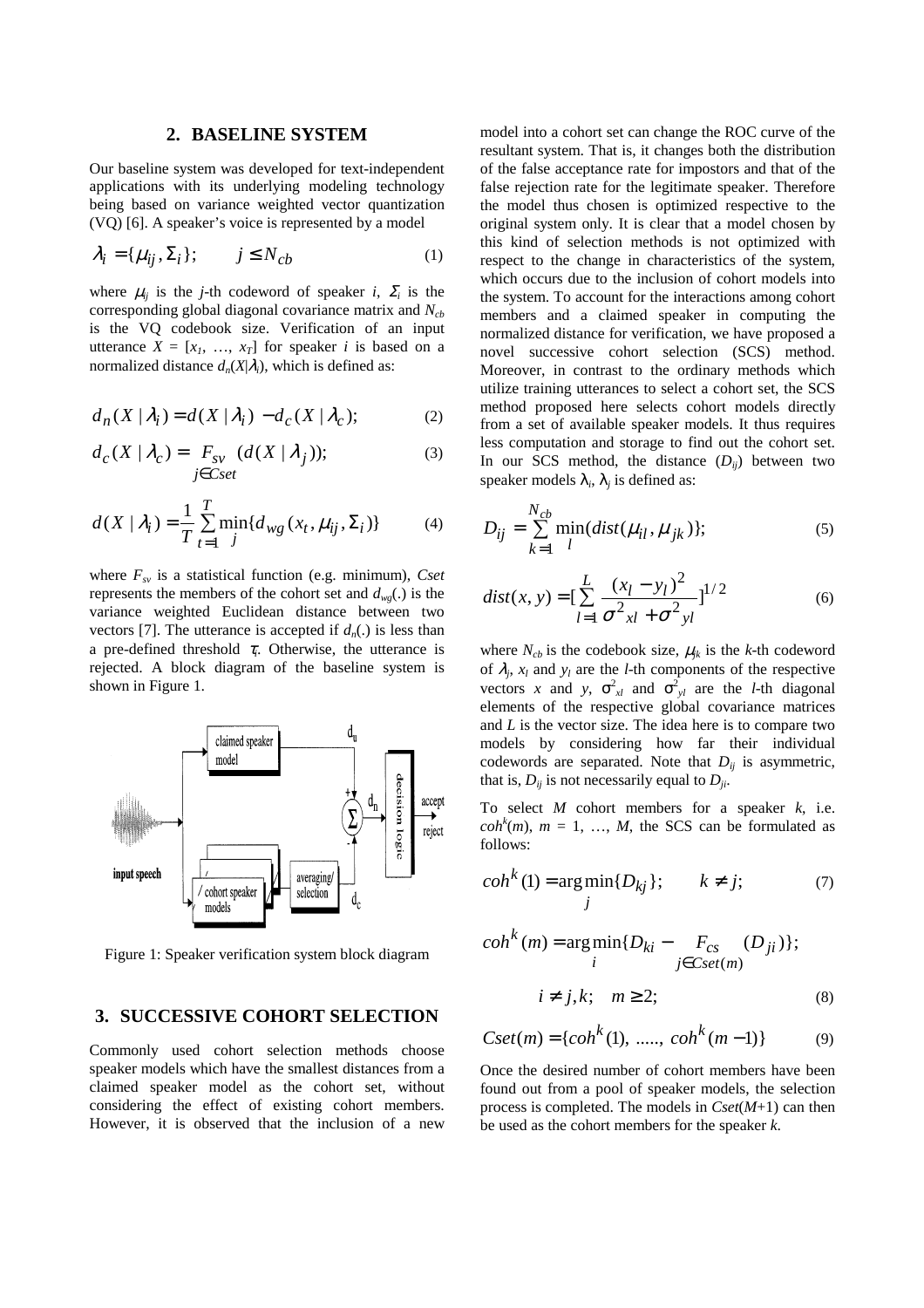Two different types of the statistical function  $F_{cs}(.)$  are used here. It can be either a minimum function:

$$
F_{cs} \t(D_{ji}) = \min_{j \in \text{Cset}(m)} \{D_{ji}\}
$$
 (10)

or an average function defined as:

$$
F_{cs}(D_{ji}) = \frac{1}{m-1} \sum_{j \in Cset(m)} \{D_{ji}\}
$$
 (11)

In Section 5, we will show some experimental results for using these two different statistical functions in cohort selection.

## **4. RELATIVE NORMALIZED DISTANCE**

One problem with the use of normalized distance in verification is that the difference between two large absolute distances can be the same as that between two small absolute distances. Therefore the use of normalized distance cannot differentiate the two different cases. But if we interpret the absolute distance as a measure of how close an utterance is to a speaker model, utterance with smaller distance should have a higher likelihood of being uttered by the claimed speaker. In other words, an appropriate distance measure should give a smaller distance value for the case where the absolute distance between an utterance and the claimed speaker model is small. One simple but effective solution is to use relative normalized distance (*drn*) proposed as below:

$$
d_{rn}(X | \lambda_i) = \frac{d(X | \lambda_i) - d_c(X | \lambda_c)}{d(X | \lambda_i)}
$$

$$
= 1 - \frac{d_c(X | \lambda_c)}{d(X | \lambda_i)}
$$
(12)

Straightly speaking,  $d_{rn}$ . itself is not really a distance measure since it can be a negative value. Nevertheless, we choose to use this terminology for consistency as we basically treat this value as a score to decide the verification outcome. As before, if the relative normalized distance of an utterance is less than a threshold, the utterance is accepted. Otherwise, it is rejected.

### **5. EXPERIMENTS**

#### **5.1 Experimental Setup**

The SCS method proposed here was tested on the YOHO speech corpus [8]. The YOHO corpus contains combination lock phrases of three two-digit numbers (e.g. thirty-six, forty-five, eighty-nine) spoken by 138 speakers (106 males and 32 females). For each speaker, there are four enrollment sessions with 24 phrases per session and ten verification sessions with four phrases per session. The average length of the verification utterances is only 1.7 seconds.

In the experiments, 12 mel-frequency cepstral coefficients (MFCC) generated every 10ms with a frame size of 32ms were used as feature vectors. For each speaker, training data from all four enrollment sessions were used to train the speaker model. Each speaker model was represented as a 128-codeword VQ codebook trained by the LBG algorithm [9], together with a global diagonal covariance matrix. For testing, we only performed one-phrase verification and all 40 verification utterances per speaker were tested. For each of the 138 speakers, all the remaining 137 speakers were used as impostors to test that speaker model. The results reported below were obtained by using speakerdependent verification threshold and the average equalerror-rate (EER) across all speakers is reported for each experiment.

#### **5.2 Results**

Without using any cohort models, a baseline EER of 2.92% with standard deviation of 3.12% was obtained. Using the SCS method to choose four cohort models and relative normalized distance in verification, we achieved the results as shown in Table 1. This table summarizes the verification results obtained by using minimum or average function for combing cohort scores in both cohort selection and verification.

Table 1: EER(%) for a cohort size of 4, SCS and *drn*

| $F_{cs}$ | $F_{s\nu}$ | Avg EER $(\%)$ | Std dev. $(\%)$ |
|----------|------------|----------------|-----------------|
| min      | mın        | 1.75           | 2.91            |
| min      | avg        | 1.00           | 1.77            |
| avg      | avg        | 0.72           | 1.37            |

As observed from the above table, the use of average as a combining function is more appropriate in both cohort selection and verification. Furthermore, it seems that applying average function in verification can provide